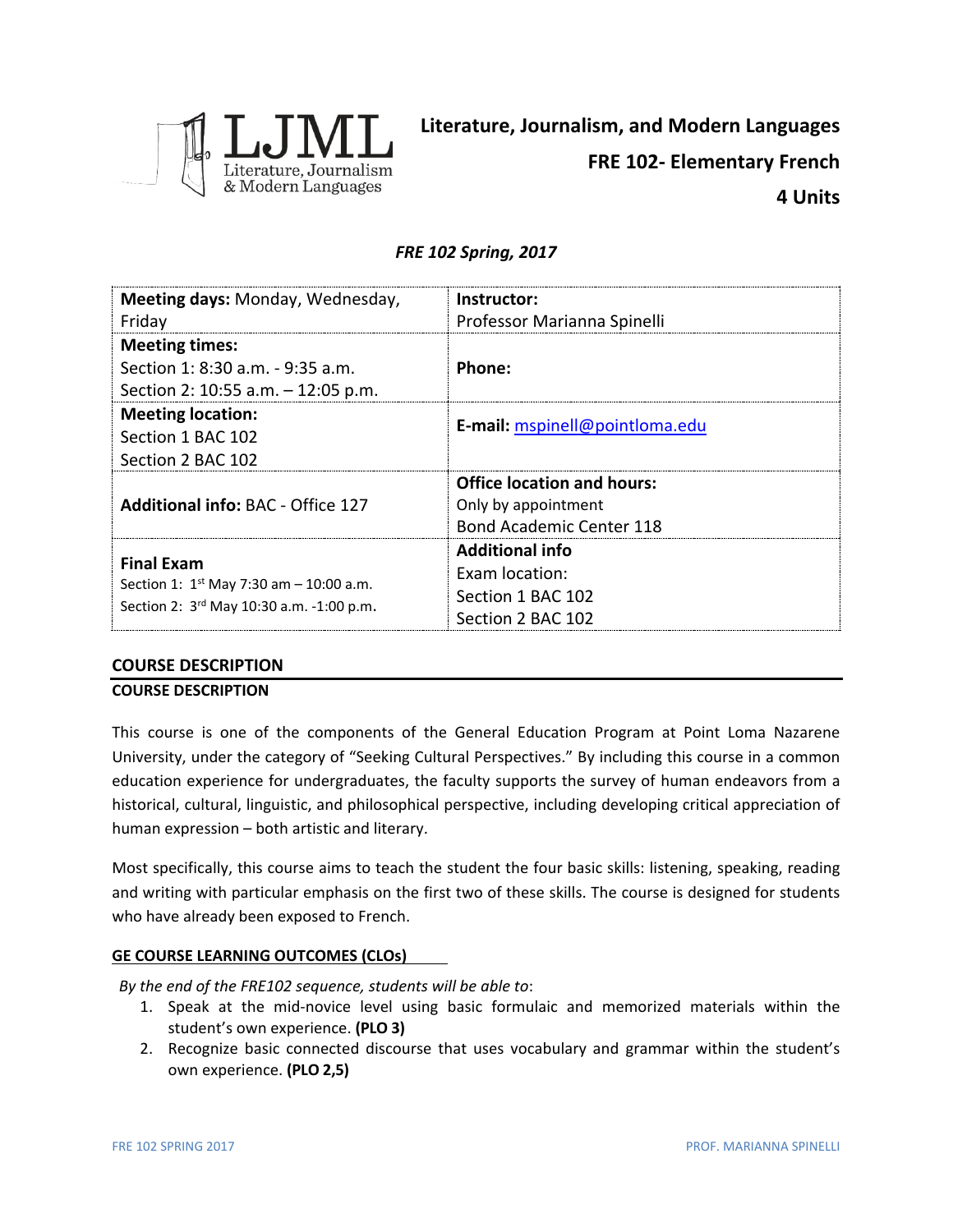- 3. Write discrete sentences as well as simple connected paragraphs using memorized vocabulary and grammar structures. **(PLO 1,5)**
- 4. Read cultural texts that employ familiar vocabulary and cognates as well as learned grammatical structures. **(PLO 4)**
- 5. Demonstrate comprehension of basic cultural mores and patterns of living of the target culture studied. **(PLO 4,6)**

### **COURSE CREDIT HOUR INFORMATION**

This class meets the Carnegie Unit minimum requirement of 750 minutes of instructional time + 1500 minutes of out-of-class work per 1 unit of credit. Specific details about how the class meets these requirements are included here in the course syllabus.

#### **REQUIRED TEXTS**

- Promenades Second Edition Mitchell/Mitschke/ Tano
- Student's book, Sam, Lab manual and Online code
- Wsam (digital workbook)
- ISBN 978-1-61857-688-0

## **RECOMMENDED STUDY RESOURCES**

- *- French-English/English-French* Larousse dictionary
- *- Side by Side French & English Grammar*, Frederick Farrell

### **ASSESSMENT AND GRADING**

- **Participation in class** is worth **10%** of your grade. Participation is very important in this course because it gives you the possibility to practice what you have learned in mimicking real life situations as much as possible. Active participation in class also enables you to practice your grammar and listening skills as well as your pronunciation and understanding of the French language. **(CLO 1)**
- **Vocabulary** is worth **15%** of your grade. Vocabulary quizzes (*contrôles de vocabulaire*) will be given at the end of each unit on the vocabulary of that unit. Extra-credit assignments are included in each *contrôle de vocabulaire*. To help you review the vocabulary, please visit the links that will be posted in Canvas. **(CLO 2, 4)**
- **Grammar quizzes** are worth 20% of your grade. You will have a grammar quiz every two chapters (**quiz de grammaire chapitre** 8, 9, 10 etc). **(CLO 2, 3, 4)**
- **Homework** (**Devoirs**) is not an end in itself (that is, it represents no inherent fulfilling of any real language-learning goal); it is simply a tool. Always approach homework not as a chance to add to your grade, but as a means of clarifying what you do and don't know. Sometimes homework will force you to return to an explanation and read it more carefully or it may help you come to class with a precise question about how French actually works. Homework is worth **20%** of your grade. **(CLO 1, 2, 3, 4, 5)**
- The group **oral presentation** is worth **5%** of your grade. **(CLO 3)**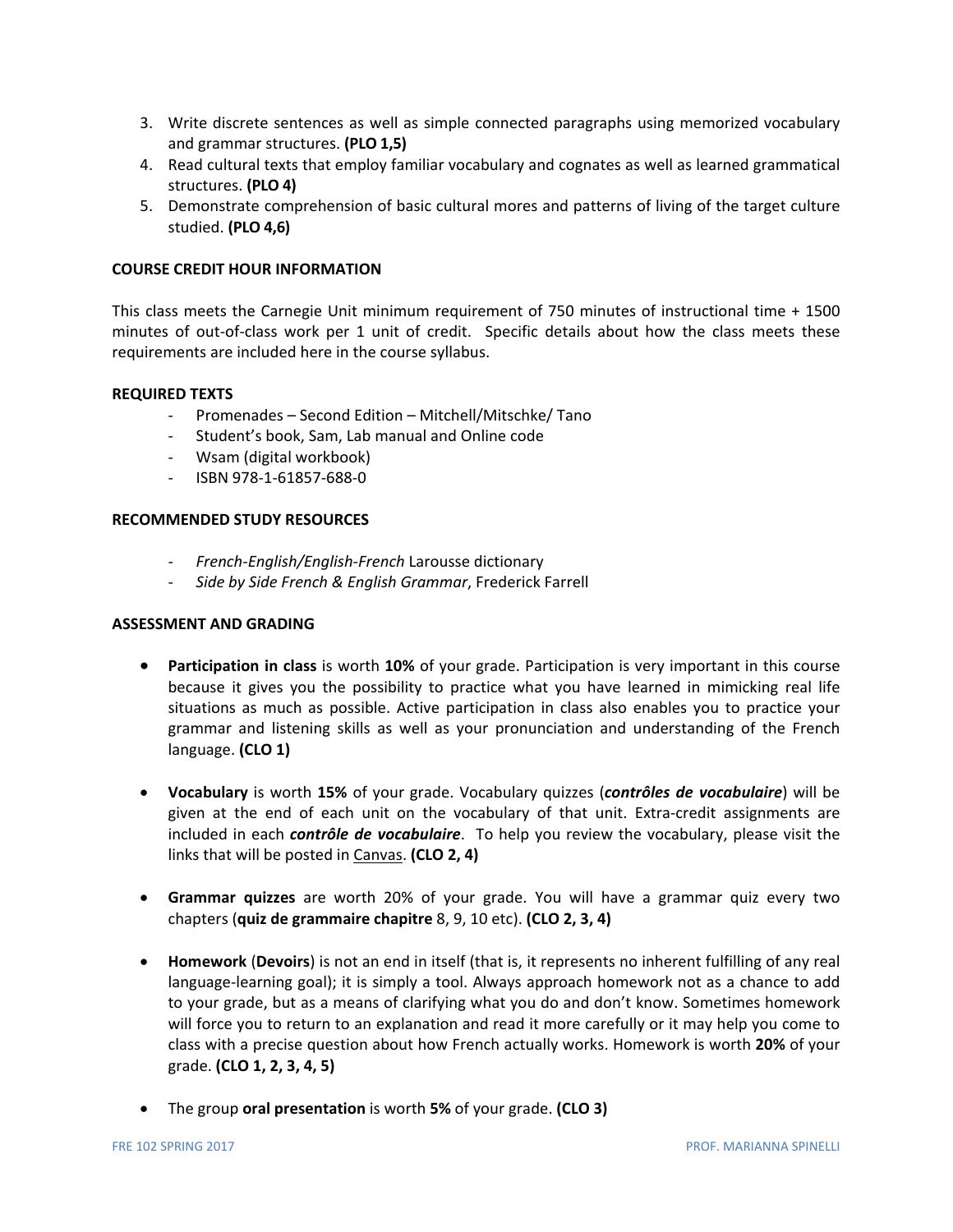• **Mid-Terms** and **final examinations** are worth **15%** of your grade.

## **Grades**

| Participation in class activities | 10% |
|-----------------------------------|-----|
| <b>Vocabulary Quizzes</b>         | 15% |
| <b>Grammar Quizzes</b>            | 20% |
| Homework assignments average      | 20% |
| Oral presentation                 | 5%  |
| Mid-Terms                         | 15% |
| Final exam                        | 15% |

| $95-100: A$ | $90-95: A-$ | $85-90: B+$   | $80 - 85: B$ | 75-80:B-  |
|-------------|-------------|---------------|--------------|-----------|
| $70-75:C+$  | 65-70:C     | $60 - 65:$ C- | $55-60:D+$   | $50-55:D$ |

## **COURSE SCHEDULE AND ASSIGNMENTS**

The class schedule provided at the end of this syllabus includes 5 columns of information. Under **Date** is the date of class days. Under **En Classe** are items to be covered in class for the corresponding day. Included in this column are scheduled grammar quizzes (**Quiz de grammaire chapitre 8, 9, 10** etc.), vocabulary quizzes (**Contrôle de vocabulaire Chap. 8, 9, 10** etc.), the oral presentation, Mid-Terms and final examination.

In the third column **(A Etudier**) are items in the book to be studied for that day. Items are listed by chapter, lesson number and pages. When lessons are assigned, the related vocabulary should be studied as well.

In the last column (**Devoirs**) are exercises and composition to be submitted online for that date.

**Schedule Changes:** Changes can be made in the class schedule at any time, at the discretion of the professor. Changes may be necessitated by illness, class rhythm or by instructional need. Students are responsible to note all schedule changes.

**Course Activities and Resources:** We will use an instructional ensemble whose core program (vocabulary, conversation, grammar, and culture) is designed to prepare students to sample the menu of open-ended communicative and cultural expansion activities (video, songs, games, literary and cultural readings).

The course is conducted almost entirely in French. The course also requires the completion of a Lab manual that is part of the student package and included in the purchase of the textbook.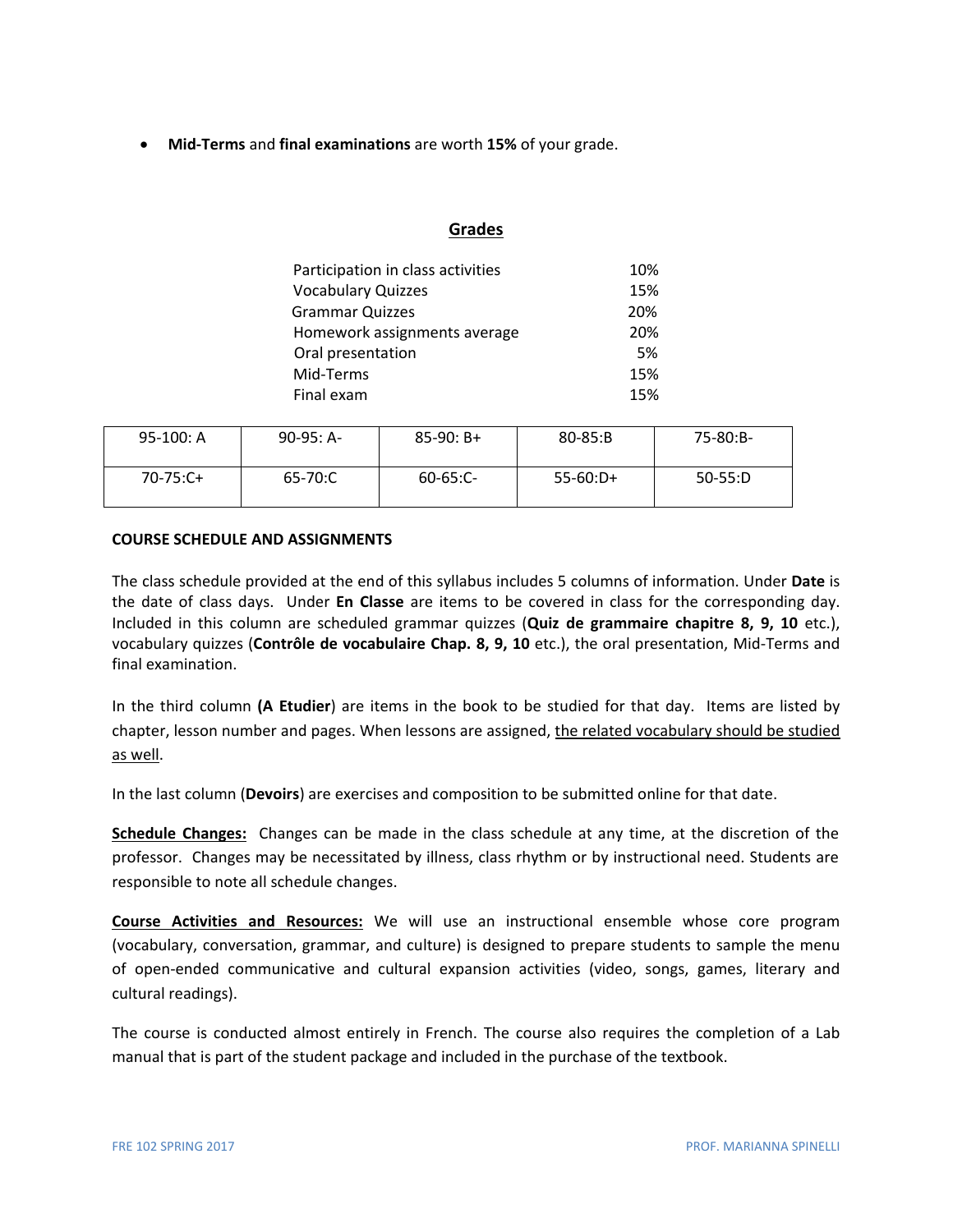## **COURSE REQUIREMENTS:**

- **1. Attendance**. Your physical presence in class is very important to get the full immersion experience. If you are not present in class, you cannot perform oral exercises and you will lose participation points. Since this is a skill and performance class, students are expected to attend regularly and attendance, both active and passive, will be an important component in the student's participation grade (10%). Students, whether present or absent, are responsible for the material listed in the class, syllabus as well as for any extra material (vocabulary, idioms, etc.) presented in class. If a student misses a class, he/she should procure notes from another student and study the material in the book.
- **2. Participation** in classroom assignments. It is not enough to come to class. You need to engage actively in the oral and written exercises presented in class. Class participation is measured by one's willingness to talk in class and to communicate as fully as possible. It is also measured by one's willingness to attend class regularly and to complete assignments. It is a measure of CO-OPERATION and RISK-TAKING, not of grammatical correctness.
- **3.** Completion of assignments. The homework is assigned at the end of each chapter and must be submitted online on the date indicated on the daily schedule activity. Late work will not be accepted for credit, although with a 10% off. No reminders will be provided since everything is stated in the syllabus.
- **4.** Regular studying of **vocabulary and grammar**. You will have to study around 130 words per chapter.
- **5.** Preparation for **quizzes** and **exams**. Get ready well in advance for the quizzes and exams. Vocabulary quizzes, mid-terms and final examinations are marked in the class schedule. THERE ARE NO MAKE-UPS! A missed quiz counts as a zero. If the student has an official excuse (doctor's note or family tragedy) for an absence, the zero is deleted. Such excuses need to be given to the professor within a few days of the absence. If an absence is prolonged (more than three classes), the student must contact the professor immediately.
- **6.** The group **oral presentation** will be assigned for groups of four maximum, but all presenters will have an individual grade. **April 19th, 2017** is the deadline to submit the topics. You will pick a presentation topic among six assigned themes. Oral presentations are due **April 26th, 2017**. Each member of the group will be involved in the presentation. Presentations will be limited to 8-10 minutes per group and should stimulate the discussion. A note card is fine, but please do not read word-for-word. Do the best you can to use the French that you know.

The oral presentation grade will depend on:

- . pronunciation
- . use of correct terminology
- . clarity of communication
- . depth of content
- . relevance of questions.

### **ATTENDANCE AND PARTICIPATION**

Regular and punctual attendance at all classes is considered essential to optimum academic achievement. If the student is absent from more than 10 percent of class meetings, the faculty member has the option of filing a written report which may result in de-enrollment. If the absences exceed 20 percent, the student may be de-enrolled without notice. If the date of de-enrollment is past the last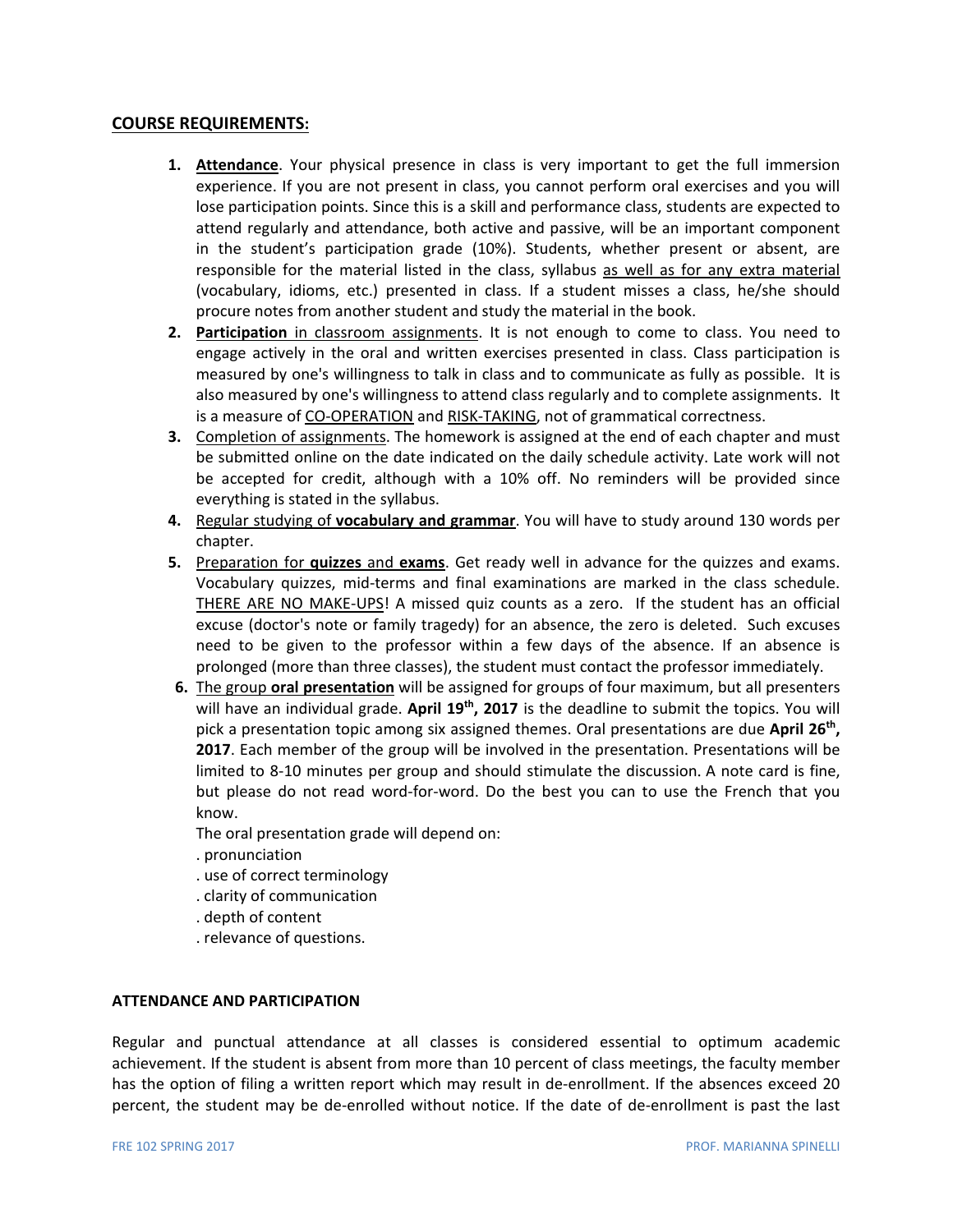date to withdraw from a class, the student will be assigned a grade of W or WF consistent with university policy in the grading section of the catalog. See Academic Policies in the undergrad student catalog.

## **FINAL EXAMINATION POLICY**

Successful completion of this class requires taking the final examination **on its scheduled day**. The final examination schedule is posted on the Class Schedules site. No requests for early examinations or alternative days will be approved.

In the rare case that a student is scheduled for more than three (3) final examinations on the same day, the student is authorized to contact each professor in order to work out an alternate time for one of those examinations. Department chairs/school deans and college deans need not be involved in the process of making this accommodation.

| <b>FINAL EXAM DATE &amp; TIME</b>                    | <b>FINAL EXAM LOCATION</b> |
|------------------------------------------------------|----------------------------|
| Section 1: $1^{\text{st}}$ May 7:30 am - 10:00 a.m.  | Section 1: BAC 102         |
| Section 2: 3 <sup>rd</sup> May 10:30 a.m. -1:00 p.m. | Section 2: BAC 102         |

#### **USE OF TECHNOLOGY**

Point Loma Nazarene University encourages the use of technology for learning, communication, and collaboration. This course requires access to computers, software programs, and the Internet. At some point during the semester you will have a problem with technology, but these problems will not normally be accepted as excuses for unfinished work. Protect yourself by doing the following: Save work often and make regular backups of files in a different location from the originals, plan ahead so that you will have time to use the on-campus computers and printers if necessary, and practice safe computing when surfing the web and checking email.

#### **Also:**

- a. If students use their laptop during class, they need to sit in the front row/s. If they are using an electronic reader (Kindle, Nook, etc.), please let me know and have no other "file" open on the reader other than the class text/reading.
- b. **All other electronics must be muted or turned off for the entire class period**.
- c. You are responsible for checking your *PLNU email account* and *Canvas* for electronic messages from me. You are fully accountable for all course material, communications and assignments distributed via email or posted in *Canvas.*
- d. If you do not own a computer, there are computers accessible to you in all PLNU's computer labs. Contact PLNLU's Helpdesk for further information.
- e. Students must maintain their class schedules. Should a student need arise to drop a course, they are responsible to drop the course (provided the drop date meets the stated calendar deadline established by the university) and to complete all necessary official forms (online or paper). Failing to attend and/or to complete required forms may result in a grade of F on the student's official transcript.